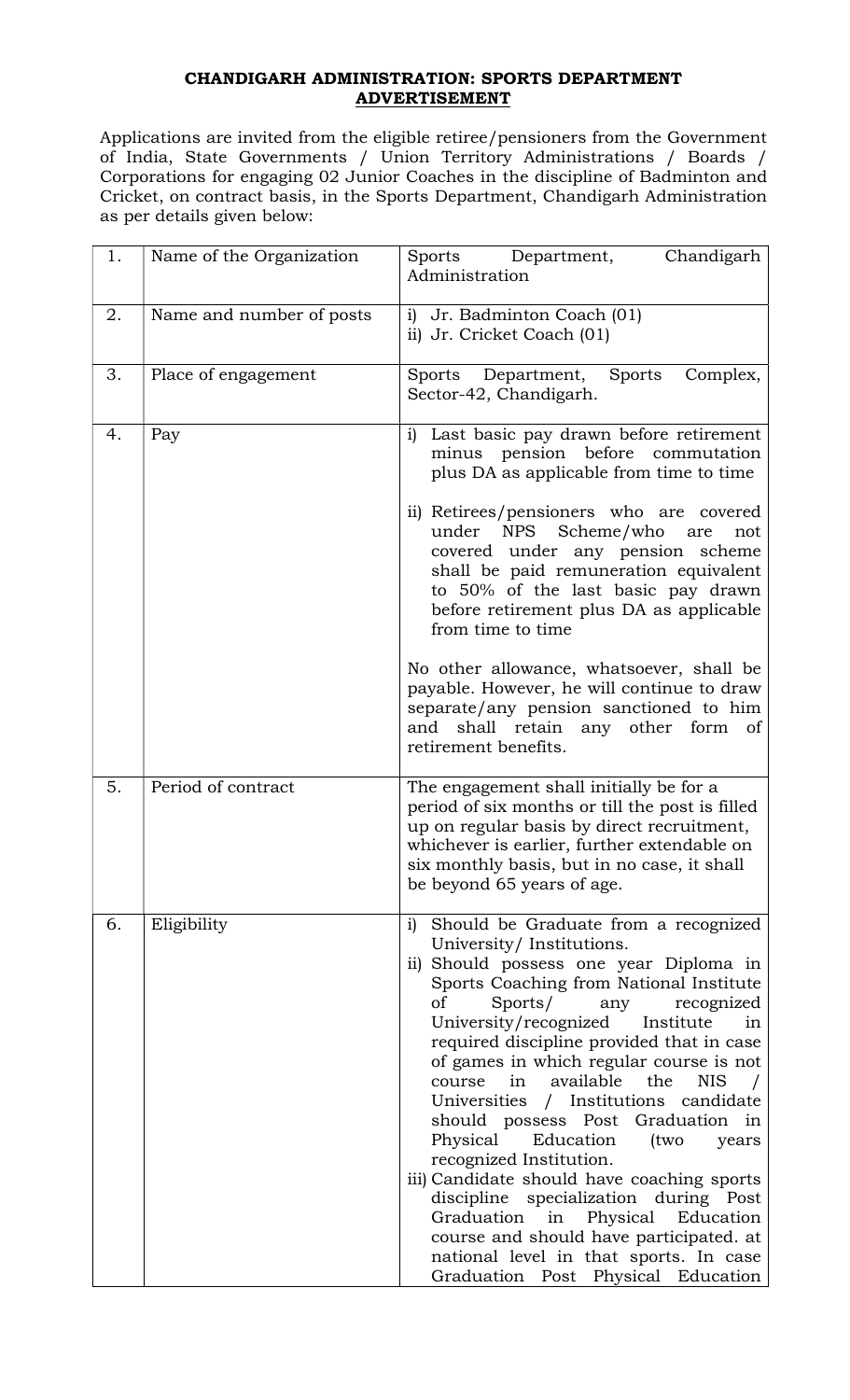|     | course do not have sports discipline<br>coaching specialization, then candidate<br>should have passed higher License/<br>level coaching course from the<br>concerned National/ International<br>Federation. |
|-----|-------------------------------------------------------------------------------------------------------------------------------------------------------------------------------------------------------------|
| Age | Less than 65 years on the date of<br>publication of advertisement.                                                                                                                                          |

 The applications addressed to Director Sports, Chandigarh Administration, Sports Complex, Sector-42, Chandigarh-160036 alongwith self attested supporting documents i.e. copies of retirement order, PPO Last Pay Certificate, age proof, self declaration to the effect that "no vigilance/Court Case/disciplinary action is pending against him" must reach on or before 16-03-2022 till 5:00 PM.

 The applicant must visit above website of Sports Department, U.T., Chandigarh i.e. www.sportsdeptt.chd.gov.in for any subsequent notice/orders / instructions etc.

-sd-

Director Sports, Chandigarh Administration, Chandigarh.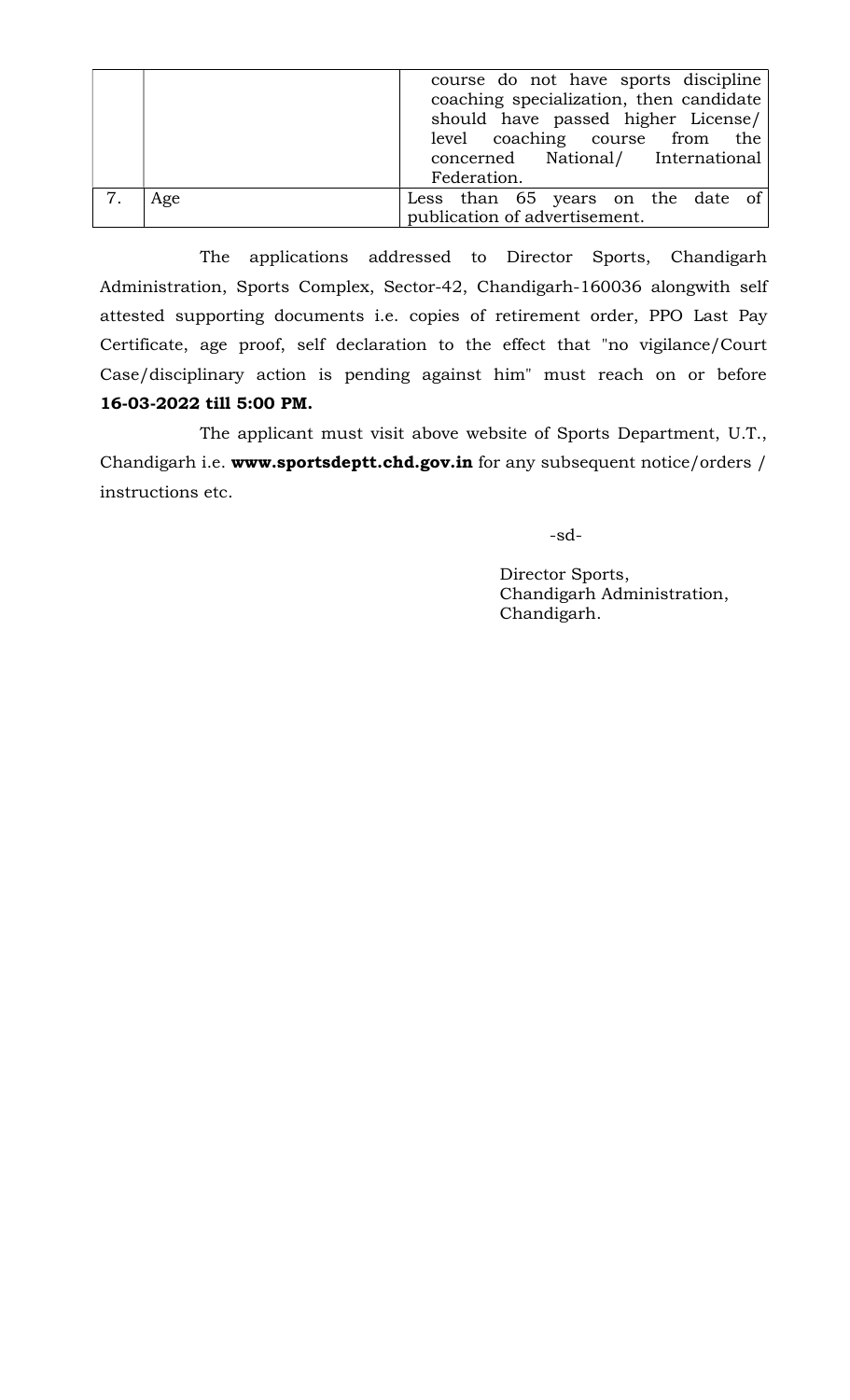## SELECTION CRITERIA

The selection of the retiree/pensioners for engagement as Junior Coach on contract basis shall be made on the recommendations of the Selection Committee with the approval of Competent Authority as in the case of regular appointment.

## TERMS AND CONDITIONS OF APPOINTMENT

- 1. The engagement of the retiree/pensioner shall initially be for at period of six months or till the post is filled up on regular basis by direct recruitment, whichever is earlier, further extendable on six months basis, but in no case it shall be beyond 65 years. The extension beyond one year on every occasion shall be with the prior approval of Finance Department, Chandigarh Administration.
- 2. The pay shall be determined as under:
	- a. The remuneration of retiree/pensioner on his engagement will be fixed at the stage i.e. last basic pay drawn by him before retirement, minus pension before commutation plus DA as applicable from time to time. No other allowance whatsoever, shall be payable to him. However, he will continue to draw separately any pension sanctioned to him and shall retain any other form of retirement benefits.
	- b. The retiree/pensioner who are covered under NPS Scheme/who are not covered under any pension scheme shall be paid remuneration equivalent to 50% of the last basic pay drawn before retirement plus DA as applicable from time to time. No other allowance, whatsoever shall be payable to him. However, he will continue to draw separately any pension sanctioned to him and shall retain any other form of retirement benefits.
- 3. The retiree/pensioner engaged on contract basis shall be entitled for 06 days casual leave during contract of six months and no leave of any other kind will be admissible in case of availing leave beyond this limit, his salary shall be deducted on pro rata basis.
- 4. The retiree/pensioner engaged on contract basis shall observe office hours as per the norms of this department. Further he shall devote his whole time to his duties during the period of contract and shall not accept any other appointment/engagement paid or otherwise and shall not engage himself in private practice of any kind during the period of contract.
- 5. Engaging of retiree/pensioner shall purely be contractual arrangement and he shall have no right against the post whatsoever and shall not be entitled to any other benefit except salary as mentioned above. The services of retiree/pensioner shall be discontinued by giving one month's notice from either side at any time. However, the contract of engagement will be discontinued, the moment direct recruits joins the post without giving any notice in this regard.
- 6. The services of retiree/pensioner shall be discontinued by giving one month's notice from either side at any time. However, the contract of engagement will be discontinued, the moment direct recruits joins the post without giving any notice in this regard.
- 7. No vigilance/court case/disciplinary action should be pending against retiree/pensioner to be engaged on contract basis i.e. the appointment order to the selected candidate will be issued only after the receipt of Vigilance Clearance/No Departmental Complaint/Inquiry Certificate from the respective Departments from where the retiree/pensioner had retired from service.
- 8. The pensioners/retirees to be engaged shall have to execute an agreement with the HOD of the concerned department in the form of agreement.